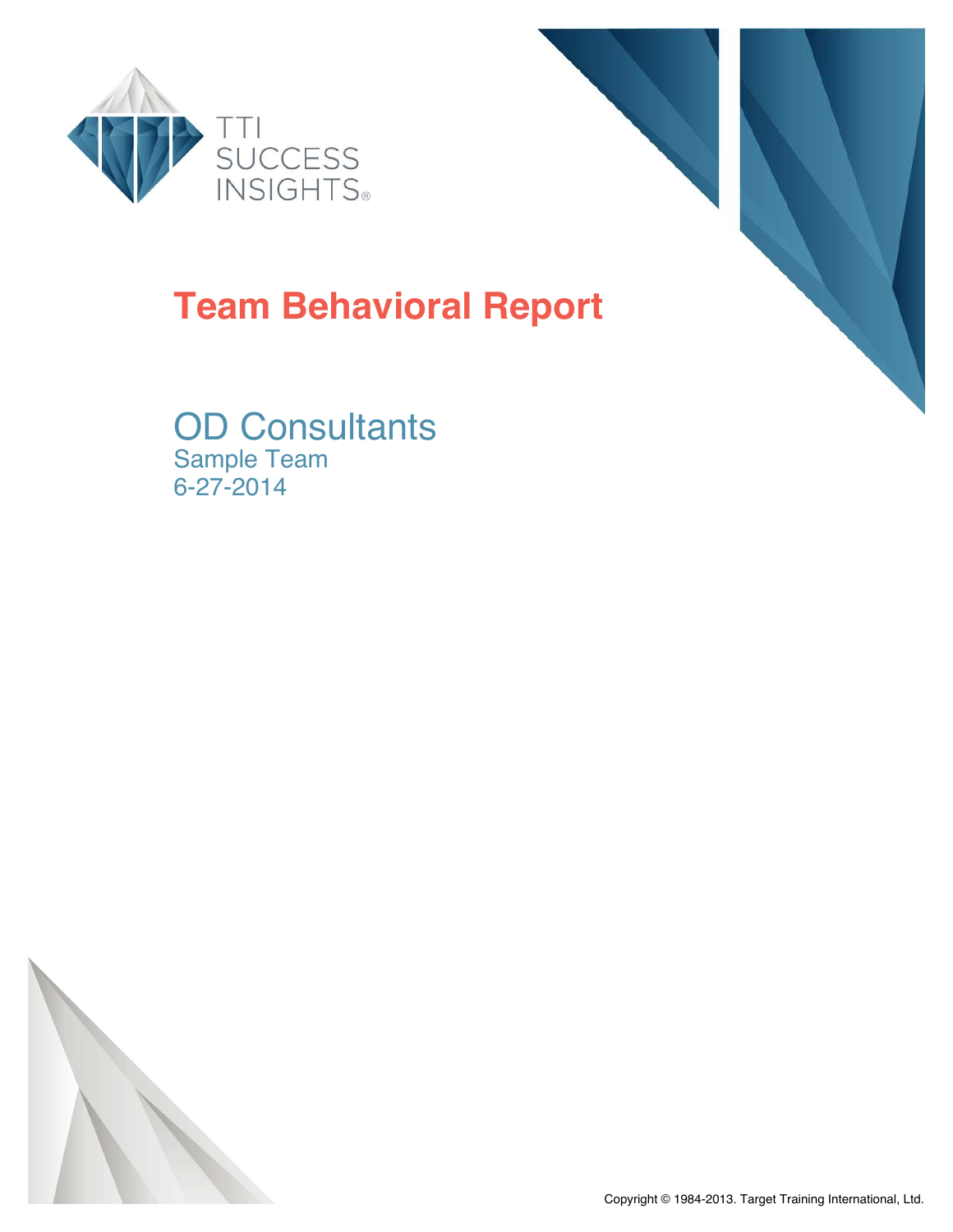

# Introduction



Behavioral research suggests that the most effective people are those who understand themselves, both their strengths and weaknesses, so they can develop strategies to meet the demands of their environment.

A person's behavior is a necessary and integral part of who they are. In other words, much of our behavior comes from "nature" (inherent), and much comes from "nurture" (our upbringing). It is the universal language of "how we act," or our observable human behavior.

In this report we have adapted the individual information to reflect the behavioral styles of the team. The most effective teams have members who understand themselves as well as each other.

This report analyzes behavioral style; that is, a person's manner of doing things. Is the report 100% true? Yes, no and maybe. We are only measuring behavior. We only report statements from areas of behavior in which tendencies are shown. To improve accuracy, feel free to make notes or edit the report regarding any statement from the report that may or may not apply, but only after checking with friends or colleagues to see if they agree.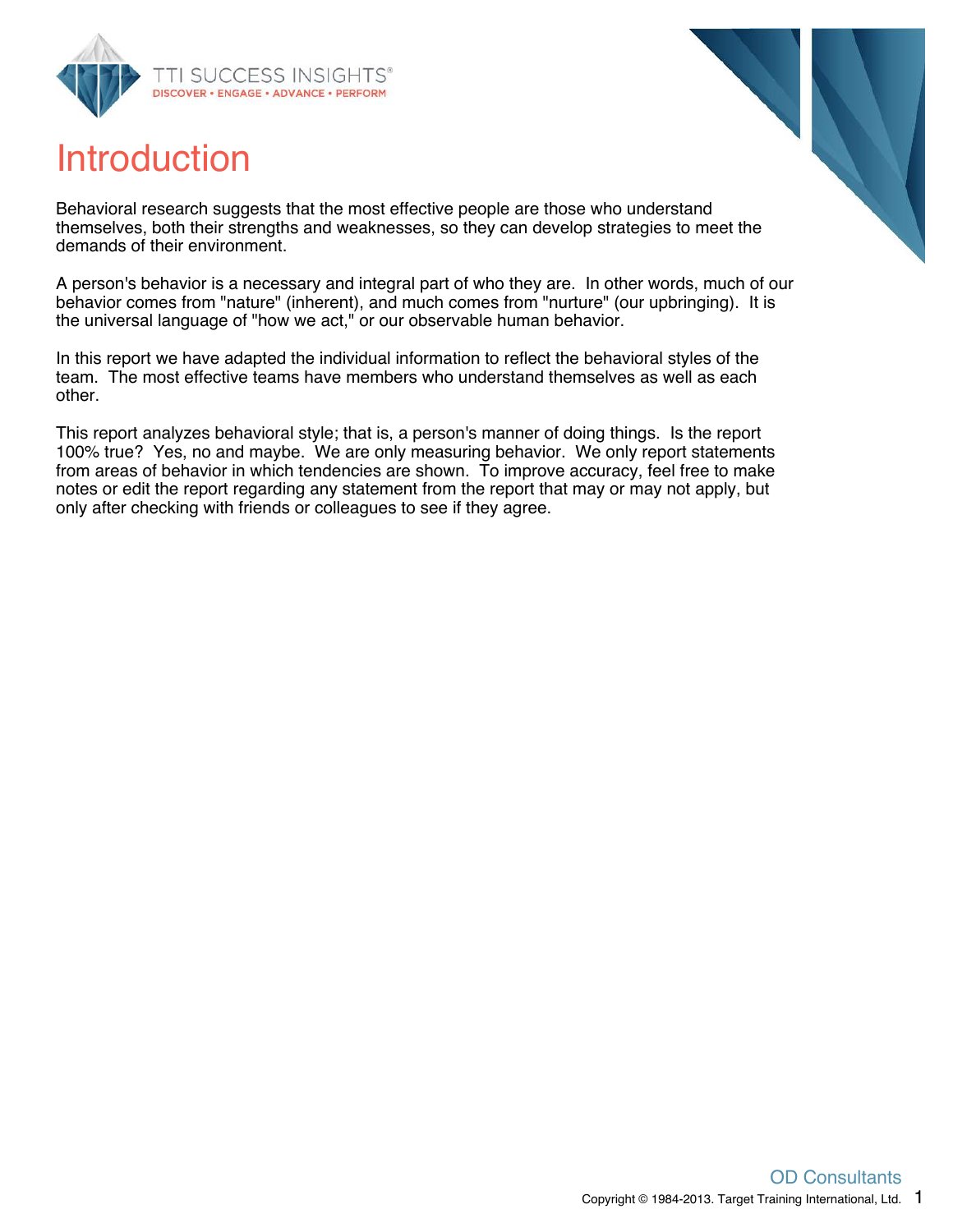

# Primary Behavioral Style Overview

The following charts show the group's overall primary adapted behavioral styles by percentage. The primary behavioral style is determined for each individual by looking at the point that is furthest from the energy line, whether it is above or below. The primary behavioral style, whether above or below, is the individual's strongest behavioral style.





Lows

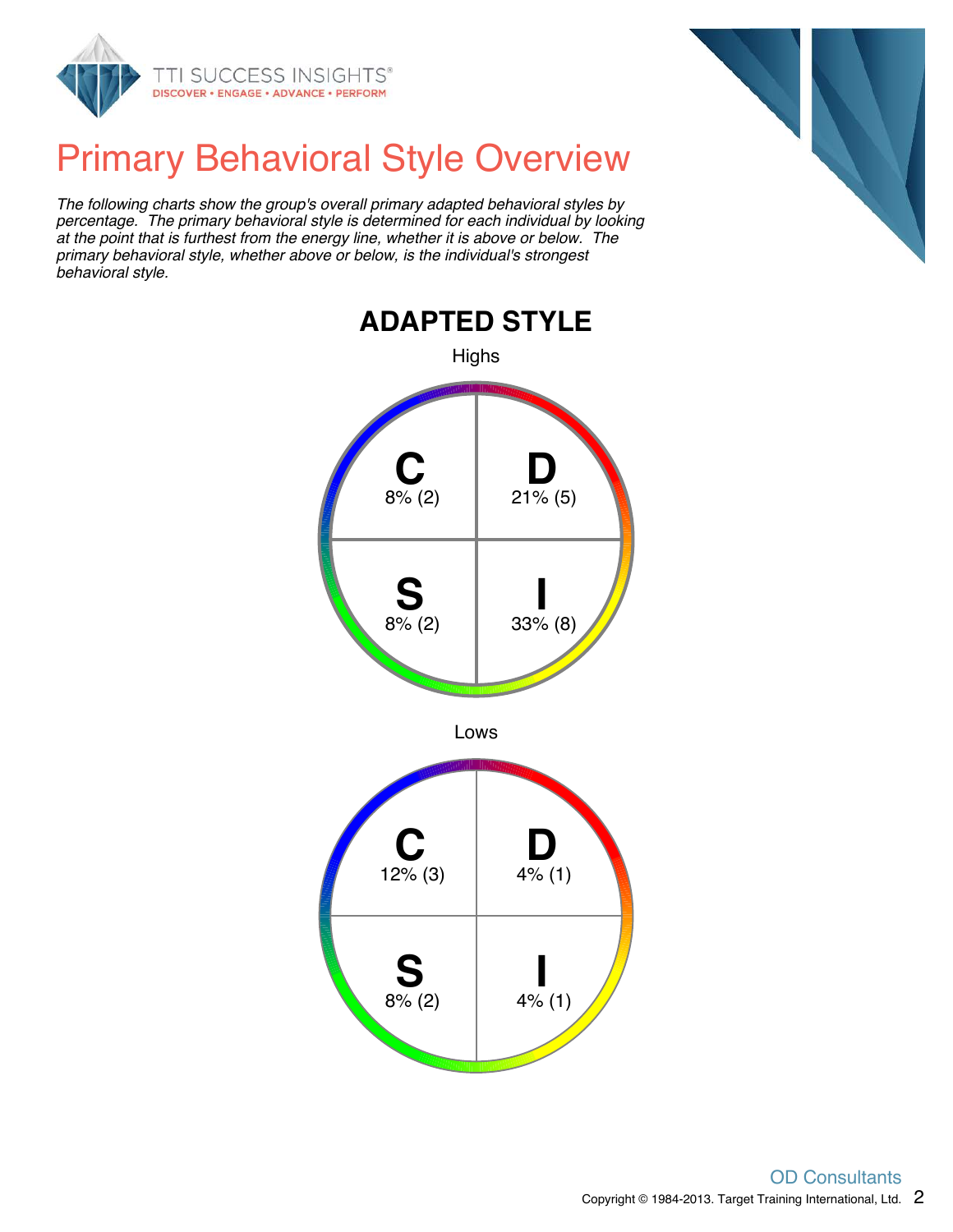

# Primary Behavioral Style Overview

The following charts show the group's overall primary natural behavioral styles by percentage. The primary behavioral style is determined for each individual by looking at the point that is furthest from the energy line, whether it is above or below. The primary behavioral style, whether above or below, is the individual's strongest behavioral style.





Lows

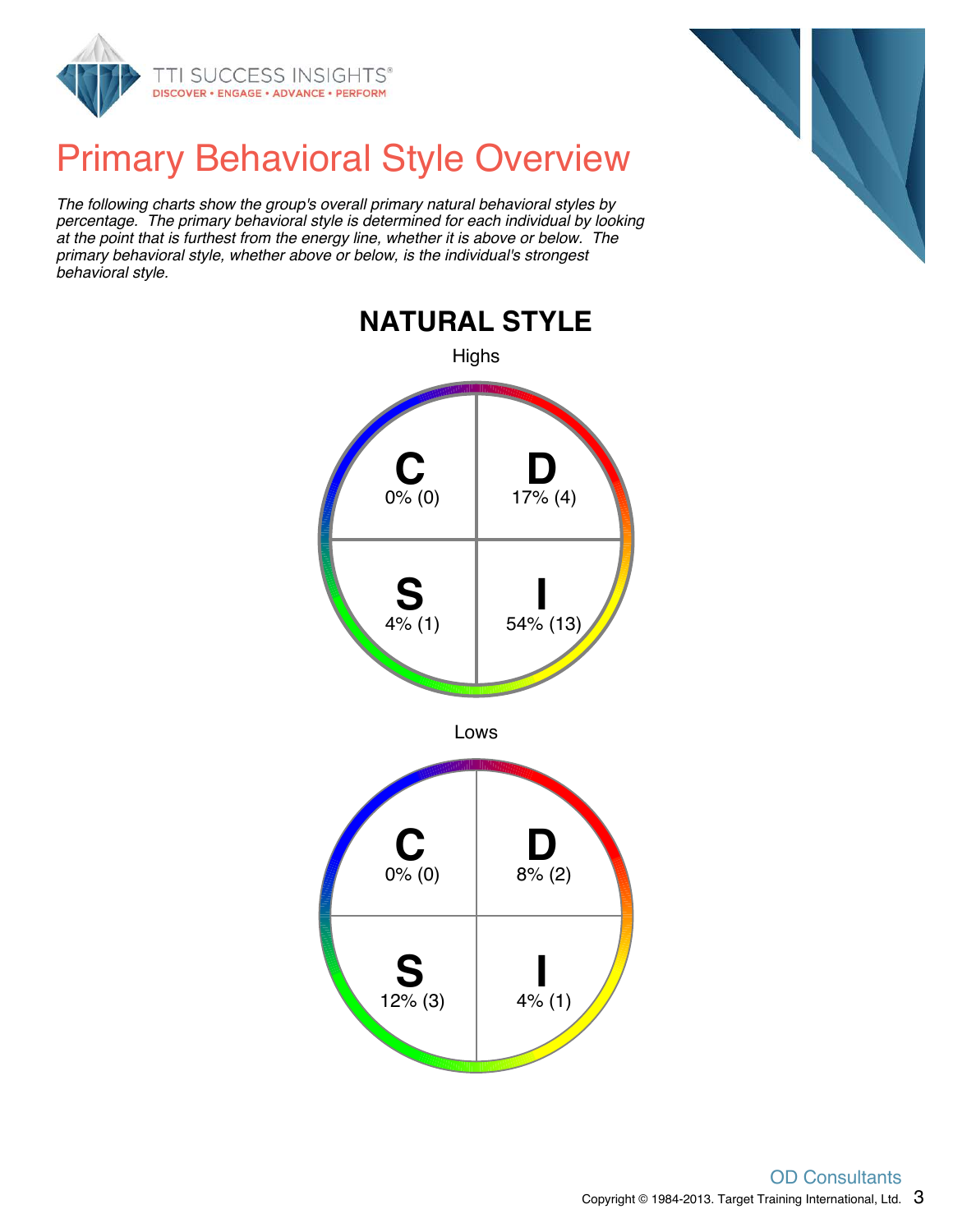



# The Success Insights<sup>®</sup> Wheel

The Success Insights® Wheel provides a visual format for plotting the data obtained from the Style Insights® questionnaire. The Wheel demonstrates the similarities and differences in behavior amongst team members. The Wheel quickly gives a visual representation that allows you to explore behavioral styles based on eight specific identifiers:

- **Conductor**  $\bullet$
- $\bullet$ Persuader
- $\bullet$ Promoter
- Relater ŏ
- Supporter  $\bullet$
- $\bullet$ Coordinator
- $\bullet$ Analyzer
- Implementor  $\bullet$

The following pages will detail the strengths, weaknesses, problem solving abilities, communication preferences and potential areas to avoid within each of the eight identifiers. As a team it is important to recognize, understand and appreciate the different behavioral styles represented. This will allow for increased productivity and overall team cohesiveness.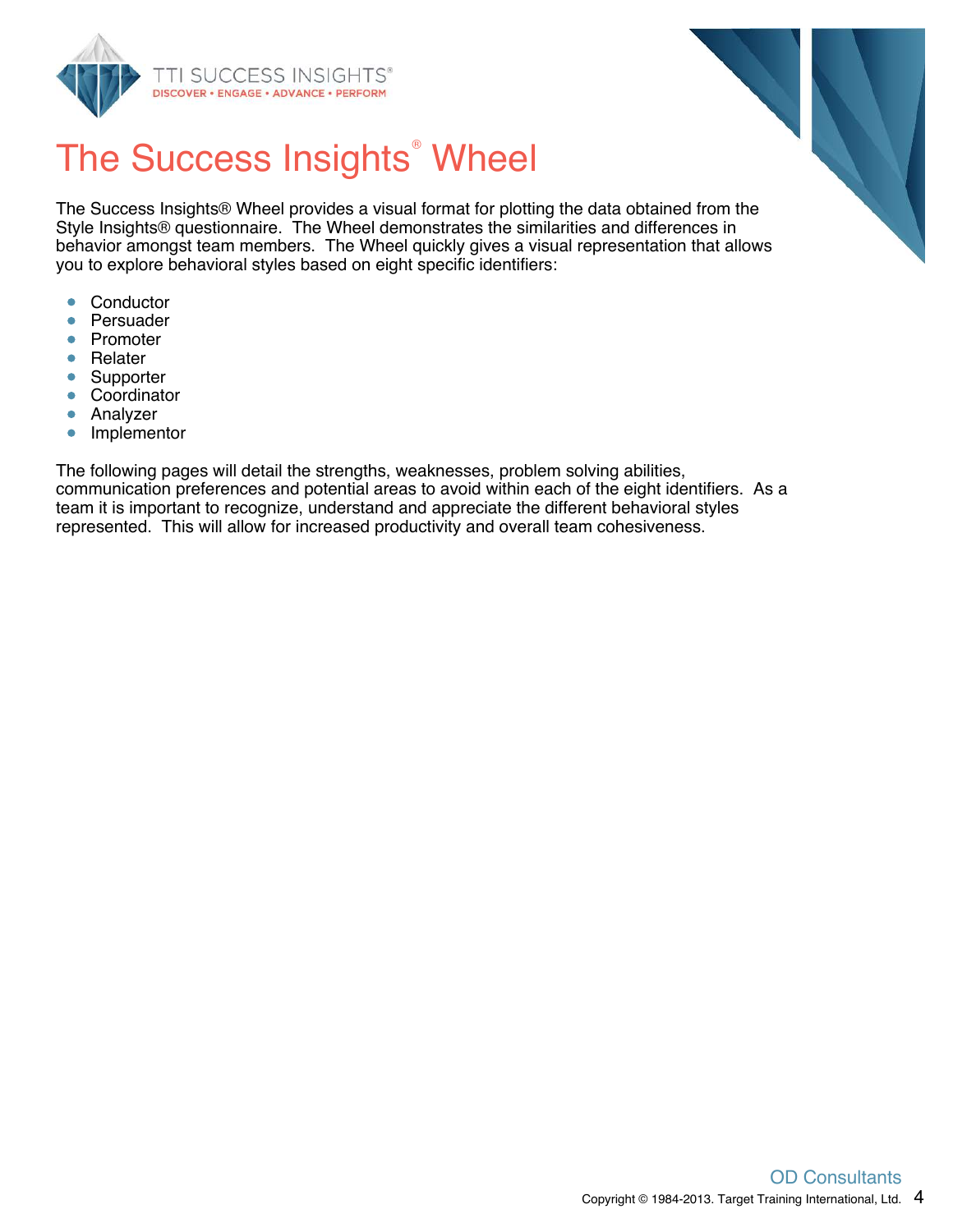

# Promoter

The team selected has 42% Promoter natural behavioral styles within it. Based on this information the following statements have been provided to give the team members a clearer understanding and appreciation of the Promoter style.

**42% of Team (10)**

### **Strengths**

Promoters tend to:

- $\bullet$ Be people-oriented.
- Bring the team together.
- Promote the team throughout the organization.
- Promote new ideas and products.
- Calm conflict situations within the team.  $\bullet$

#### **Weaknesses**

Promoters may:

- Be inattentive to details and disorganized.  $\bullet$
- Listen selectively to team members.  $\bullet$
- Be overly optimistic about team abilities.  $\bullet$
- **Emphasize fun over efficiency.**
- $\bullet$ Act before gathering pertinent information.

### **Communication Dos**

To influence and form a strong bond with a Promoter you need to include words or phrases such as:

- $\bullet$ New
- Unique  $\bullet$
- Get your point across
- Creating the right image
- $\bullet$ Blend in well with everyone

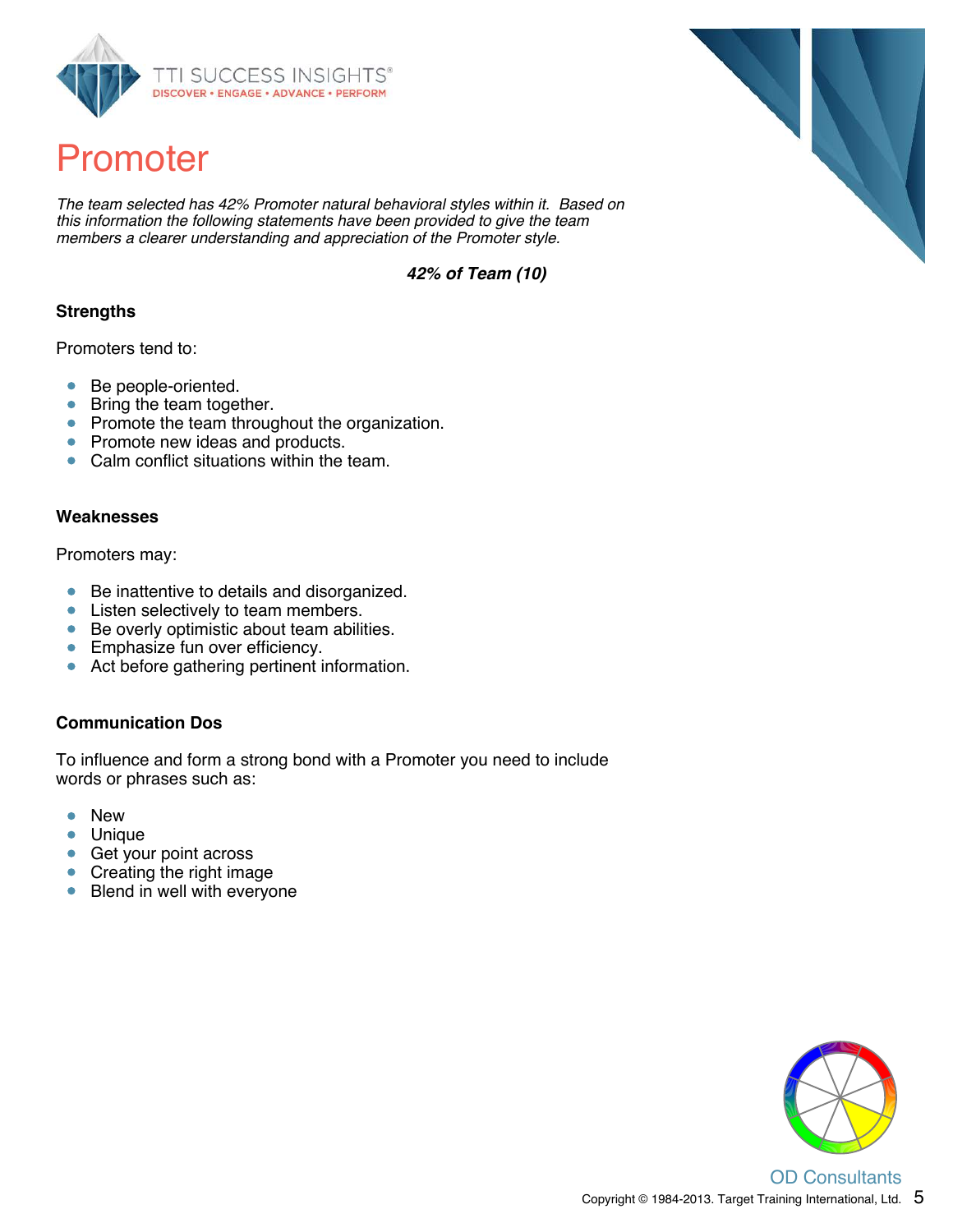

## Persuader

The team selected has 25% Persuader natural behavioral styles within it. Based on this information the following statements have been provided to give the team members a clearer understanding and appreciation of the Persuader style.

**25% of Team (6)**

### **Strengths**

Persuaders tend to:

- **Get results through team members.**
- Promote and accept changes.
- Be independent.  $\bullet$
- Be decisive and aggressive when presented with challenges.
- Initiate activity through other people.  $\bullet$

#### **Weaknesses**

Persuaders may:

- Avoid conflict within the team.  $\bullet$
- Not manage time well.  $\bullet$
- Not manage deadlines well.  $\bullet$
- Take on too many responsibilities at once.  $\bullet$
- $\bullet$ Not follow up and follow through as needed.

### **Communication Dos**

To influence and form a strong bond with a Persuader you need to include words or phrases such as:

- $\bullet$ Make change work for you
- Be able to take advantage of opportunities
- Rewards should be automatic
- You're doing important work
- Being your own person  $\bullet$

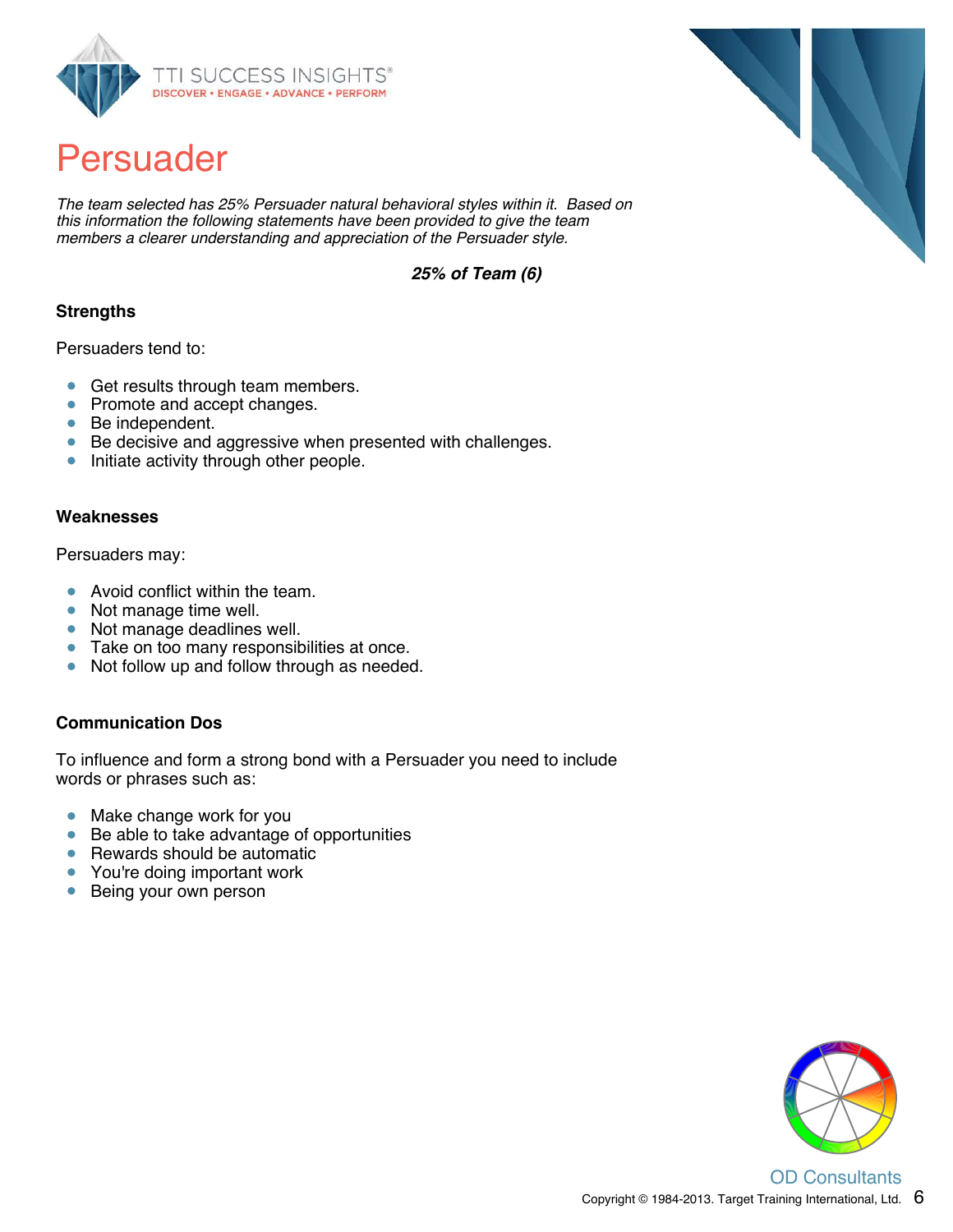

# **Conductor**

The team selected has 21% Conductor natural behavioral styles within it. Based on this information the following statements have been provided to give the team members a clearer understanding and appreciation of the Conductor style.

**21% of Team (5)**

### **Strengths**

Conductors tend to:

- Be forward-looking and competitive.
- Have a strong drive for results.
- Be positive and like confrontation.  $\bullet$
- Like power and authority.
- Be motivated by direct answers.  $\bullet$

#### **Weaknesses**

Conductors may:

- Overstep authority within the team.  $\bullet$
- Use fear as a motivator.  $\bullet$
- $\bullet$ Dislike routine work.
- Over delegate and under instruct.
- $\bullet$ Make decisions without all of the facts.

### **Communication Dos**

To influence and form a strong bond with a Conductor you need to include words or phrases such as:

- $\bullet$ Your opinion counts
- $\bullet$ Advancement
- Right in line with the direction you are taking
- Get people to start listening
- $\bullet$ No interruptions

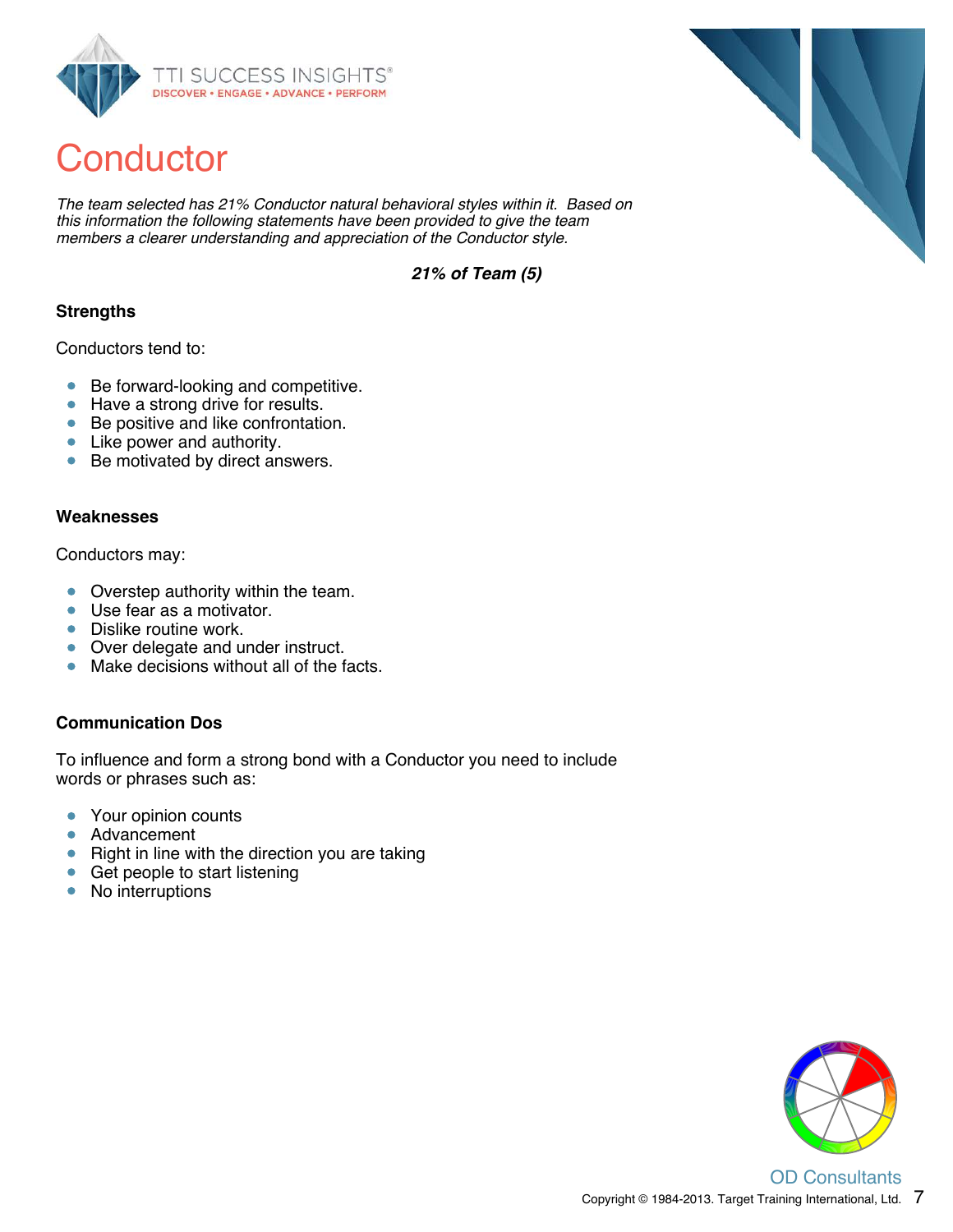

# Relater

The team selected has 4% Relater natural behavioral styles within it. Based on this information the following statements have been provided to give the team members a clearer understanding and appreciation of the Relater style.

**4% of Team (1)**

### **Strengths**

Relaters tend to:

- $\bullet$ Help others using empathy and understanding.
- $\bullet$ Protect and value both people and things.
- Be good listeners and communicators.  $\bullet$
- Create an environment where people feel significant.
- Support others in achieving goals.  $\bullet$

#### **Weaknesses**

Relaters may:

- Be passive and indecisive in certain situations.  $\bullet$
- Avoid confrontation within the team.  $\bullet$
- Lack initiative and a sense of urgency.
- Overuse compassion and kindness.
- $\bullet$ Not challenge the status quo.

### **Communication Dos**

To influence and form a strong bond with a Relater you need to include words or phrases such as:

- $\bullet$ Good team players
- Resolve everyone's concerns  $\bullet$
- You probably do a lot more than you get credit for
- Have the security of knowing
- $\bullet$ Widely accepted



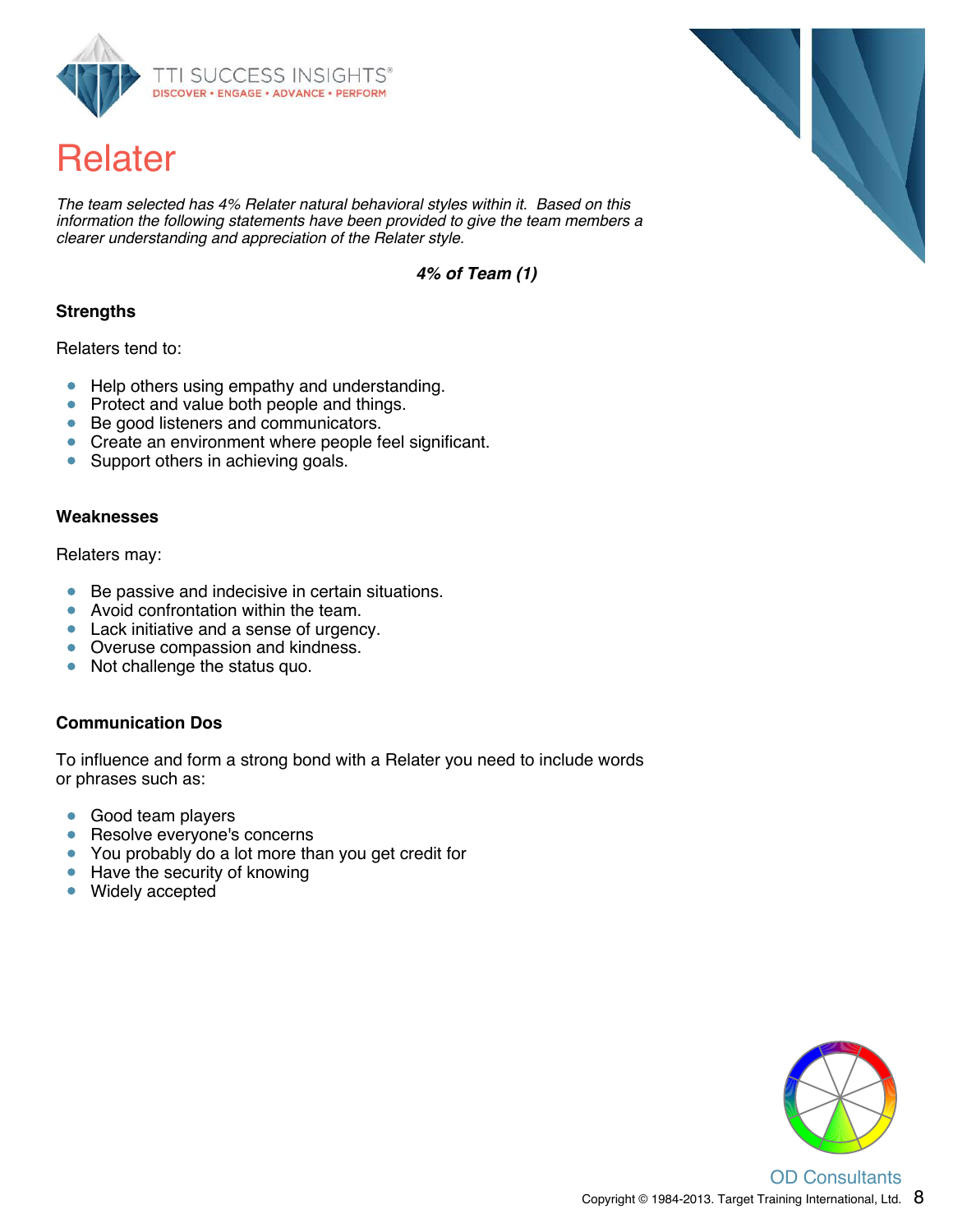

# Supporter

The team selected has 4% Supporter natural behavioral styles within it. Based on this information the following statements have been provided to give the team members a clearer understanding and appreciation of the Supporter style.

**4% of Team (1)**

### **Strengths**

Supporters tend to:

- $\bullet$  Be loyal to those they identify with.
- Be understanding and good listeners.
- Like an environment where long service is deemed important.
- Focus on team activities.
- Be motivated towards established procedures.  $\bullet$

#### **Weaknesses**

Supporters may:

- **Get in "ruts" and maintain status quo.**
- Lack a sense of urgency.
- Be slow to act without precedent.
- Hesitate to move forward.
- $\bullet$ Do the work themselves, rather than delegate.

### **Communication Dos**

To influence and form a strong bond with a Supporter you need to include words or phrases such as:

- $\bullet$ Staying in the mainstream
- $\bullet$ No conflicts
- Free of controversy
- In line with the industry standard
- $\bullet$  Keep people off your back

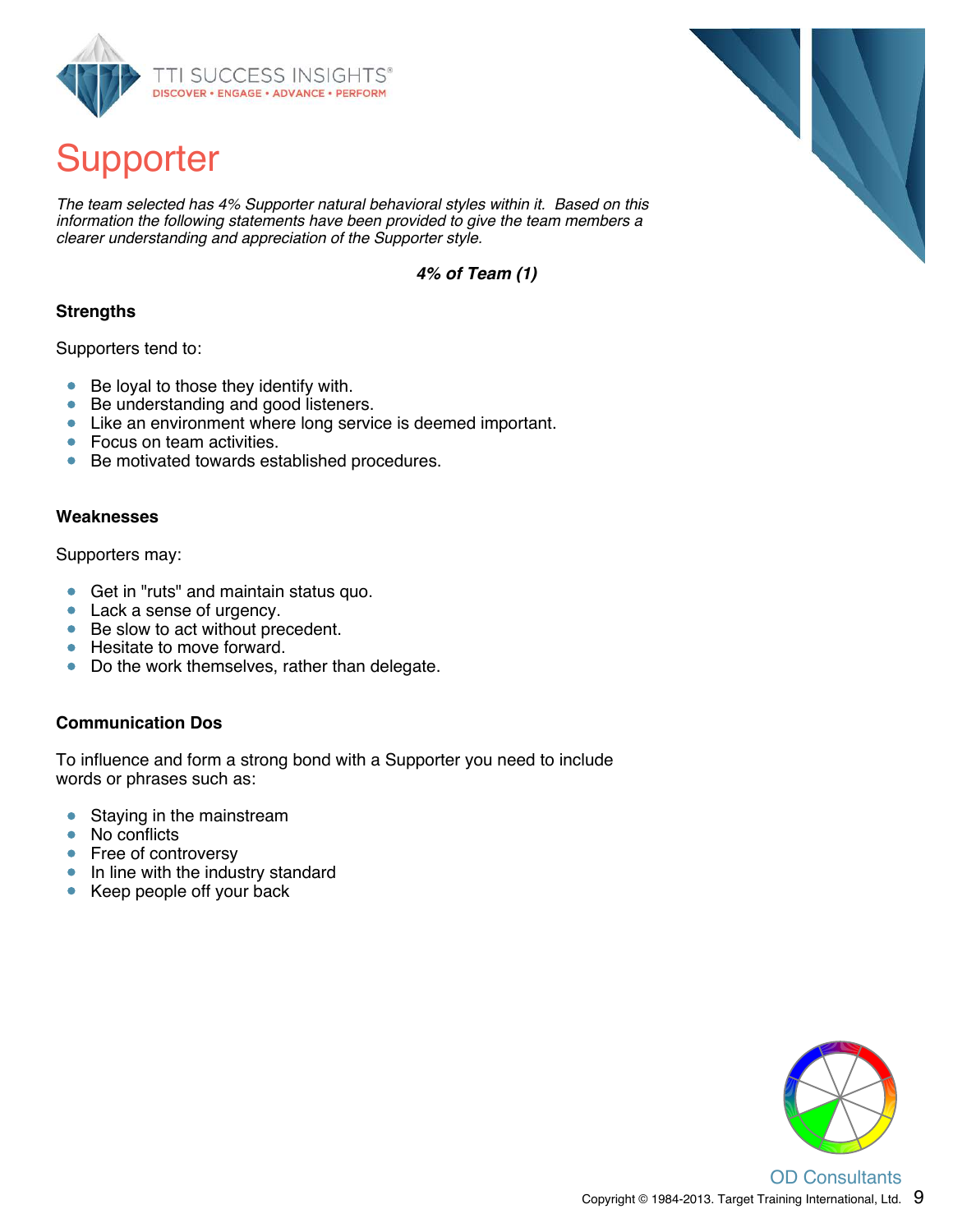

# **Coordinator**

The team selected has 4% Coordinator natural behavioral styles within it. Based on this information the following statements have been provided to give the team members a clearer understanding and appreciation of the Coordinator style.

**4% of Team (1)**

### **Strengths**

Coordinators tend to:

- $\bullet$ Implement and fine-tune the plan.
- Follow projects through to completion.  $\bullet$
- Work for a leader and a cause.  $\bullet$
- Set and accomplish high standards of conduct and work.
- Be alert and sensitive to problems, rules, errors and procedures.  $\bullet$

#### **Weaknesses**

Coordinators may:

- $\bullet$ Become obstinate under stress.
- Overuse organizational procedures on the team.  $\bullet$
- Not promote self or team enough.  $\bullet$
- Not use a direct approach.  $\bullet$
- $\bullet$ Have difficulty displaying concerns and feelings.

### **Communication Dos**

To influence and form a strong bond with a Coordinator you need to include words or phrases such as:

- $\bullet$ Not subject to wide swings
- Not be in a big hurry
- Know how things are supposed to be done
- Keep everything on a safe course
- No more chaos





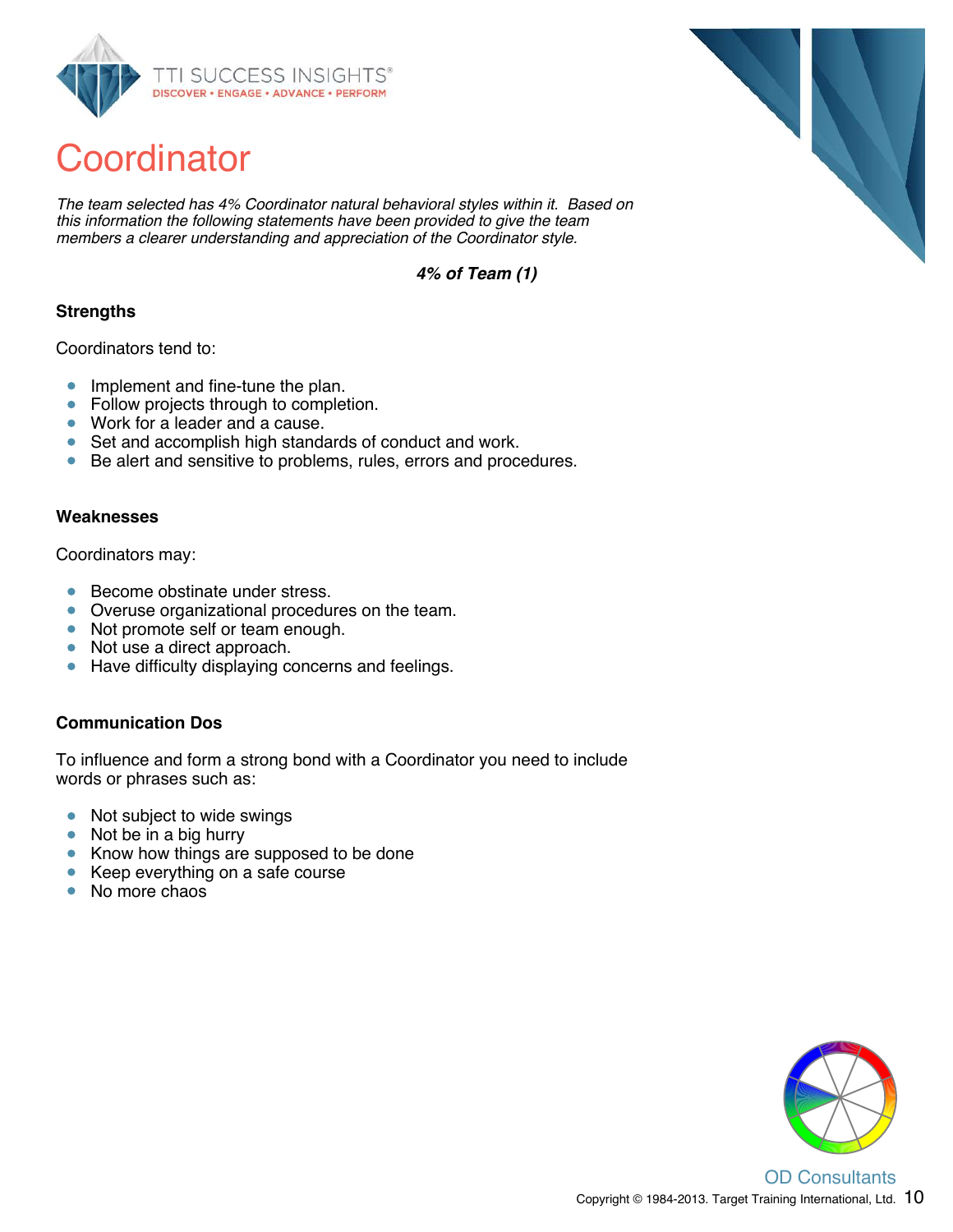



# Potential Need for Team Members

This section is designed to provide information on behavioral styles that may be low or absent from the team dynamic. The following pages will explain what each of these behavioral styles brings to a team. In some cases not all behavioral styles are needed for a team, and in other cases some team members may be adapting to fill in the gaps as needed.

6-27-2014

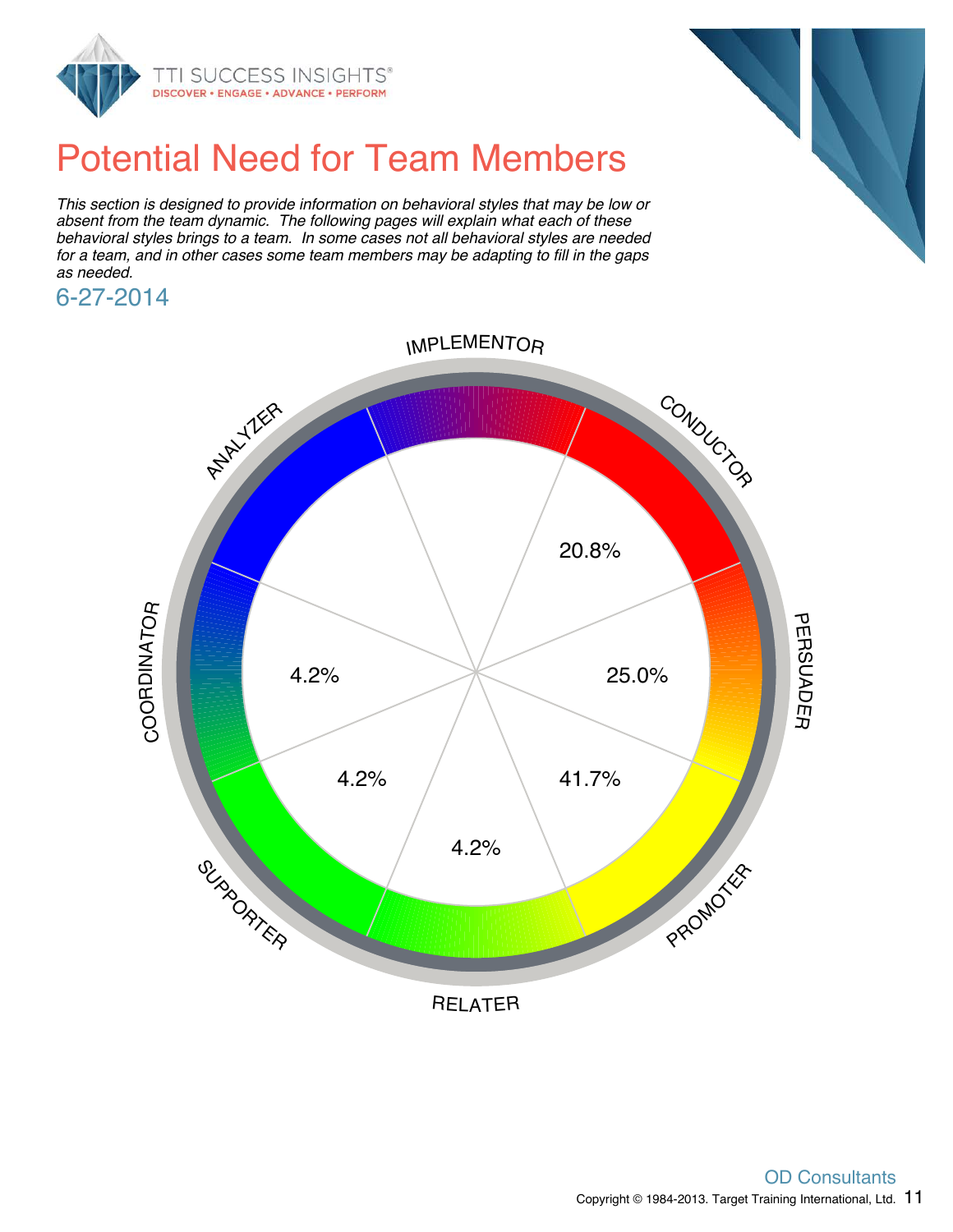

# Analyzer

The team selected has 0% Analyzer natural behavioral styles within it. Based on this information the following statements have been provided to give the team members a clearer understanding and appreciation of the Analyzer style.

**0% of Team (0)**

### **Strengths**

Analyzers tend to:

- Maintain high standards.  $\bullet$
- Be motivated by the right way to proceed.  $\bullet$
- $\bullet$ Be accurate and precise.
- Problem solve through the use of facts and data.  $\bullet$
- Utilize facts to support their opinion and cause.  $\bullet$

#### **Weaknesses**

Analyzers may:

- Be bound by organizational procedures and methods.  $\bullet$
- Not risk stating new ideas without having qualifying statements.  $\bullet$
- Not verbalize their feelings.  $\bullet$
- Do the work themselves and not delegate.  $\bullet$
- $\bullet$ Yield position of self and team to avoid controversy.

### **Communication Dos**

To influence and form a strong bond with an Analyzer you need to include words or phrases such as:

- $\bullet$ Great accuracy
- Proven through research  $\bullet$
- Minimize your risk  $\bullet$
- Knowing is better than guessing  $\bullet$
- No radical change  $\bullet$

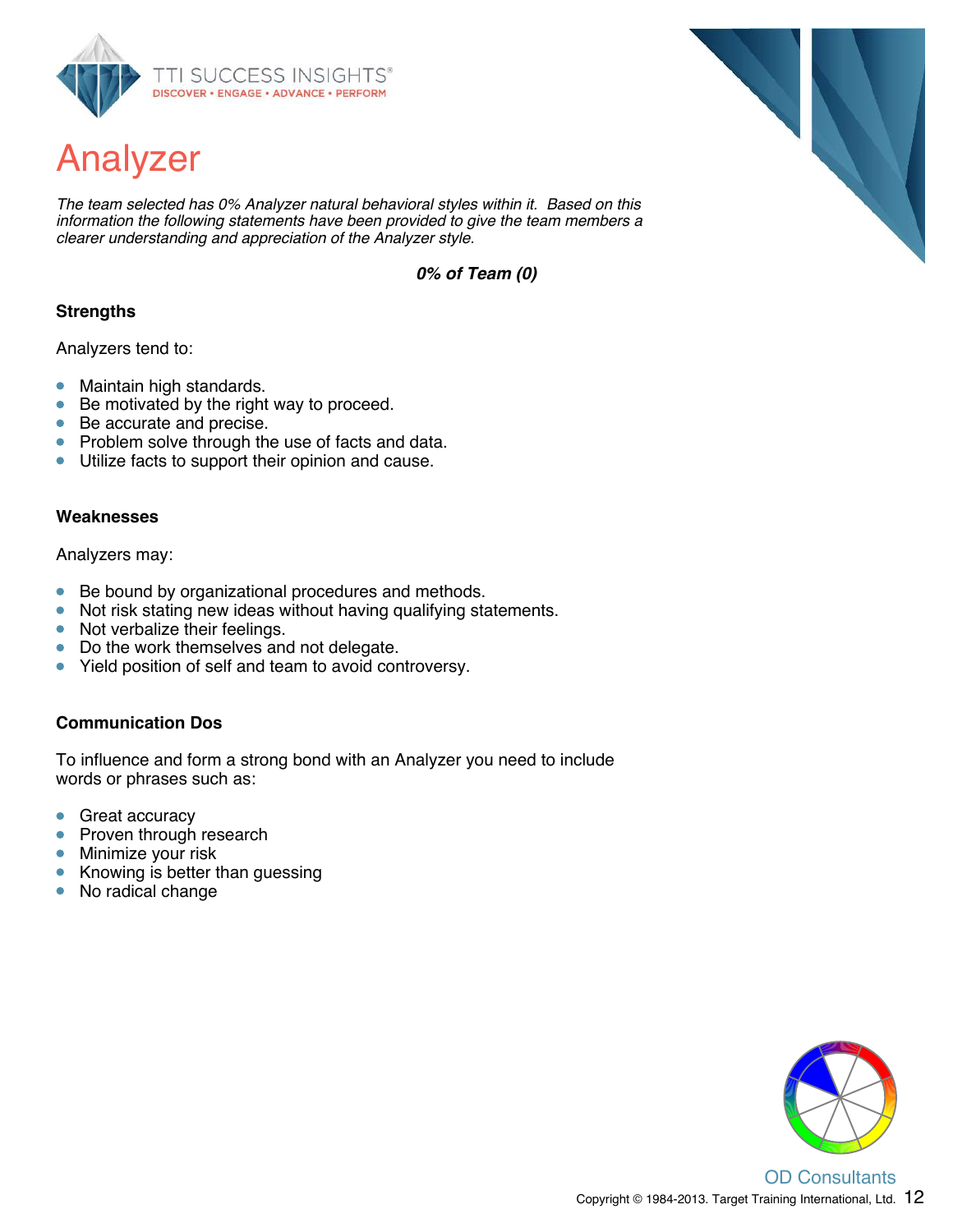

# Implementor

The team selected has 0% Implementor natural behavioral styles within it. Based on this information the following statements have been provided to give the team members a clearer understanding and appreciation of the Implementor style.

**0% of Team (0)**

### **Strengths**

Implementors tend to:

- Have creative ideas.  $\bullet$
- Have a slow start and a fast finish. ä
- Make tough decisions using insight and facts.
- Be structured in use of time.  $\bullet$
- Be aware and sensitive to the cost of errors and mistakes.  $\bullet$

#### **Weaknesses**

Implementors may:

- Under-appreciate other team members.  $\bullet$
- Be inconsistent with decision-making.  $\bullet$
- Be overly blunt and critical of team members.  $\bullet$
- Overuse facts and figures.  $\bullet$
- ò Take on too much within the team.

#### **Communication Dos**

To influence and form a strong bond with an Implementor you need to include words or phrases such as:

- $\bullet$ Have complete control over your business
- Be able to use your assets to your fullest potential  $\bullet$
- $\bullet$ Maintain control over what is really important to you
- Thought through  $\bullet$
- Minimize the "human factor"  $\bullet$

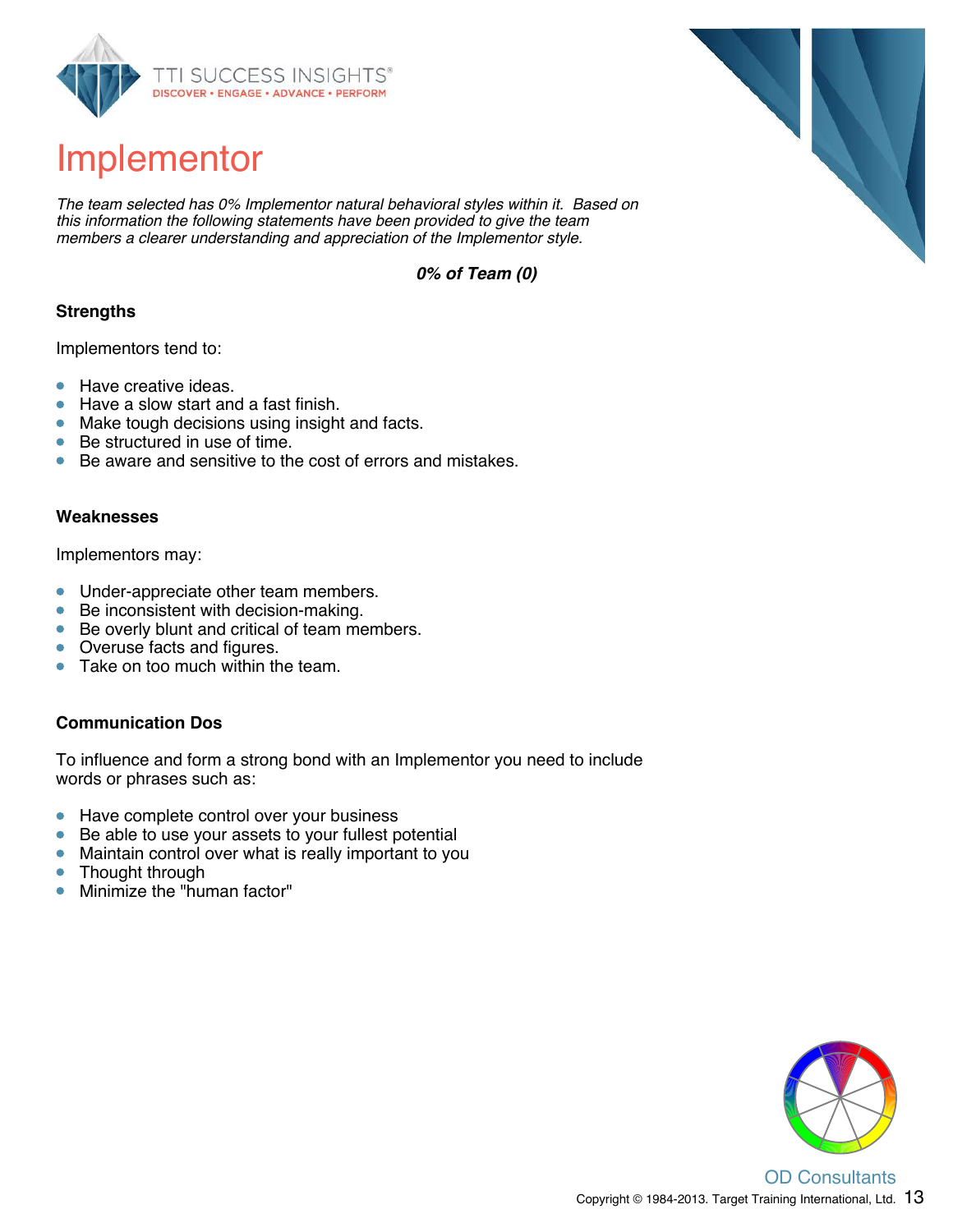



# Team Style Blending

This section focuses on the common behavioral roadblocks among the different styles and indicates how well styles will initially blend and how much they must adapt in order to communicate effectively. It is important to note that this DISC report only interprets behavior and does not account for the influence of values. Even if styles blend well together problems may still arise based on conflicting values.

#### **Conductor Relater, Supporter or Coordinator**



- Quick Pace to Slow Pace
- Extroverted to Introverted
- $\bullet$ Impatient to Patient
- Enjoys Conflict to Avoids Conflict  $\bullet$
- Quick to Anger to Slow to Anger  $\bullet$
- $\bullet$ High Sense of Urgency to Low Sense of Urgency
- $\bullet$ High Risk to Low Risk
- $\bullet$ Conductors tend to overpower
- $\bullet$ Conductors must work hard to build up a trusting relationship before Relaters, Supporters and Coordinators feel comfortable verbalizing their concerns.
- Conductors may need to be mindful of their listening skills as well  $\bullet$ as their diplomacy.

#### **Promoter Coordinator, Analyzer or Implementor**



- Optimistic to Pessimistic
- Feelings to Facts
- Extroverted to Introverted  $\bullet$
- High Risk to Low Risk  $\bullet$
- $\bullet$ People Oriented to Data Oriented
- Quick Decisions to Needs More Data  $\bullet$
- $\bullet$ Few behavioral commonalities
- $\bullet$ Promoters will have to slow down and keep a tight reign on their emotions.
- Coordinators, Analyzers and Implementors will need to pick up  $\bullet$ the pace and be more stimulating.
- Promoters need to reduce gestures and not initiate physical ö contact.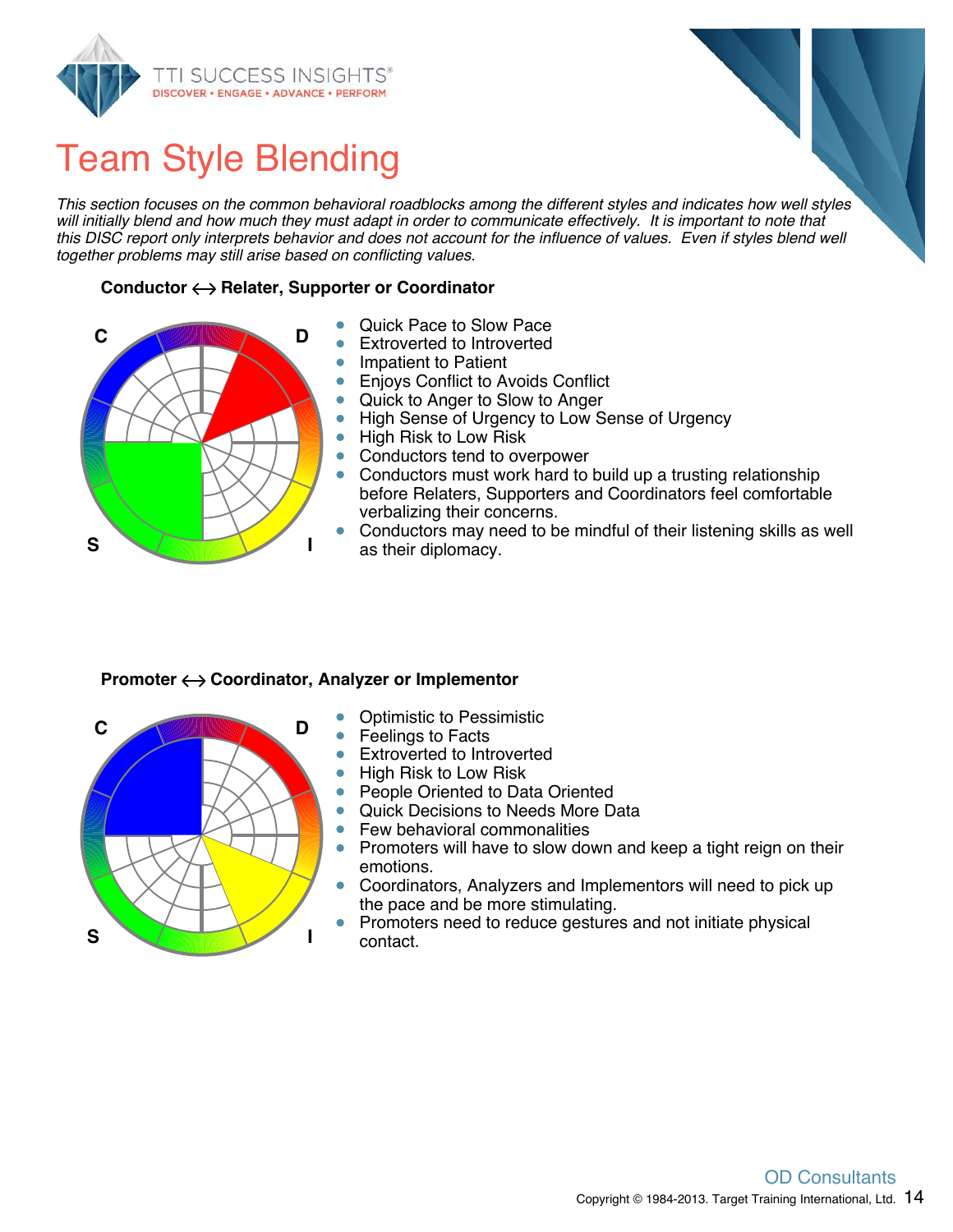

# Team Style Blending



#### **Supporter Implementor, Conductor or Persuader**



- Slow Decision Maker to Quick Decision Makers  $\bullet$
- Slow Pace to Quick Pace
- $\bullet$ Indirect to Direct
- $\bullet$ Slow to Anger to Quick to Anger
- $\bullet$ Go with the flow to GO, GO, GO!
- $\bullet$ Supporters will have to make sure not to be overpowered by these styles.
- $\bullet$ Supporters need to stand up to these styles when not in agreement.
- $\bullet$ Supporters will go along for the sake of harmony and peace.
- $\bullet$ Supporters should utilize a questioning method to force the other styles to defend their position.

#### **Analyzer** ← Persuader, Promoter or Relater



- Pessimistic to Optimistic
- Introverted to Extroverted
- Slow Decision Making to Quick Decision Making  $\bullet$
- $\bullet$ Low Risk to High Risk
- $\bullet$ Slow Pace to Quick Pace
- Task Oriented to People Oriented  $\bullet$
- $\bullet$ Analyzers should try to loosen up and become more people focused.
- $\bullet$ Analyzers should be more stimulating to better communicate with the Persuader, Promoter and Relater styles.
- $\bullet$ Analyzers should use questions as a means to guide the Persuader, Promoter and Relater to the desired conclusion.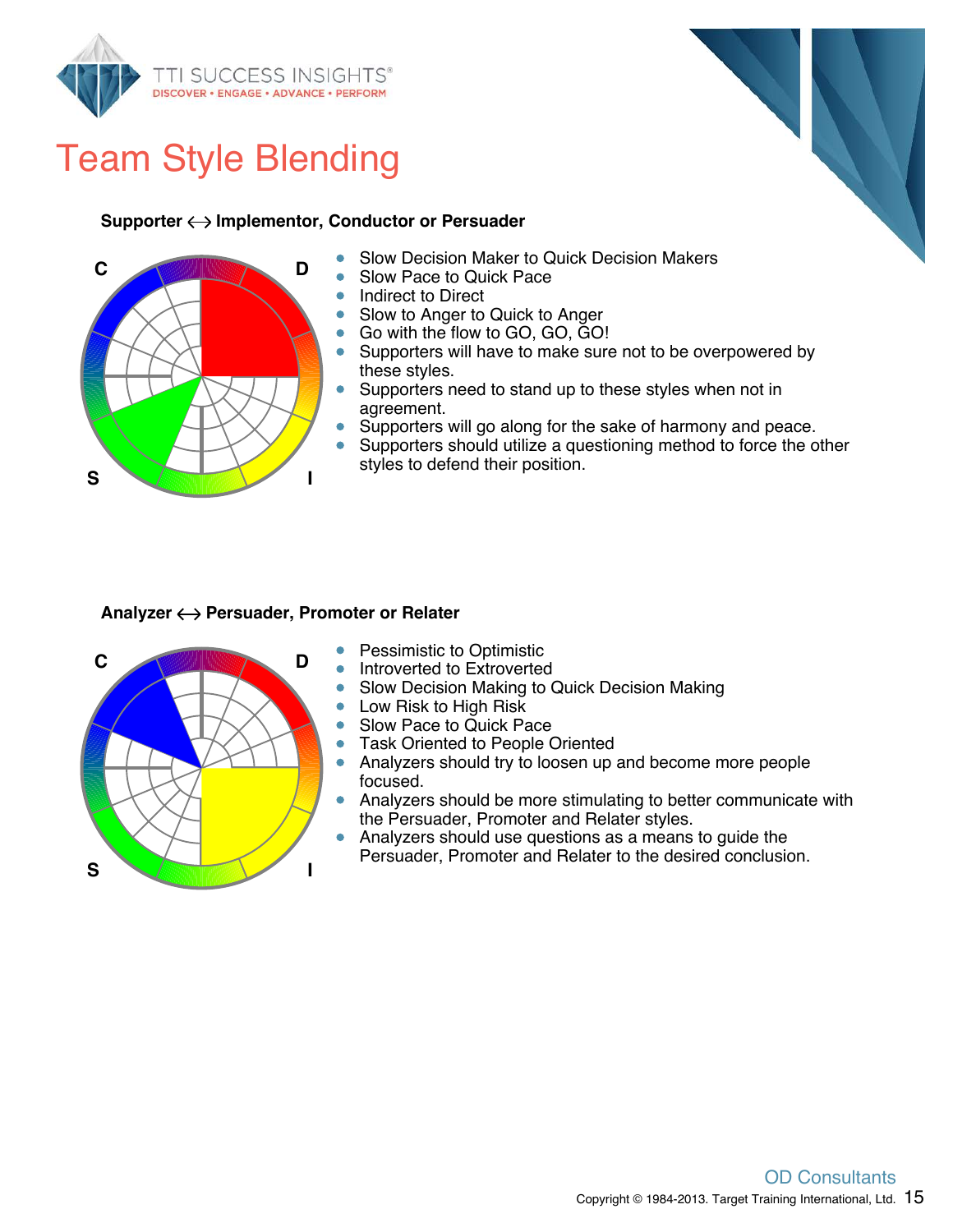

# Team Style Blending

#### **Persuader Coordinator**



- Quick to Change to Slow to Change
- Enjoys Change to Avoids Change
- $\bullet$ Extroverted to Introverted
- Animated to Reserved  $\bullet$
- "We can do it" to "How do we do it?"  $\bullet$
- Persuaders should spend time explaining project goals and  $\bullet$ expectations to the Coordinators.
- **•** Persuaders should try to stick to the relevant facts.
- Coordinators will become frustrated with lack of instruction, follow up and follow through.
- $\bullet$ Coordinators should make a conscious effort to be more direct and open with their feelings and concerns.

### **Relater Implementor**



- People Oriented to Task Oriented
- Indirect to Direct
- Trusting to Untrusting  $\bullet$
- Implementors need to be more vocal with their appreciation of  $\bullet$ the Relater and the Relater's work.
- $\bullet$ Implementors should attempt to be more sensitive to the feelings of the Relater and other team members
- $\bullet$ Implementors should be mindful of their sincerity.
- $\bullet$ The more demanding the Implementor becomes, the more withdrawn the Relater will be.
- $\bullet$ Relaters should focus on not becoming withdrawn or taking any confrontation personally.

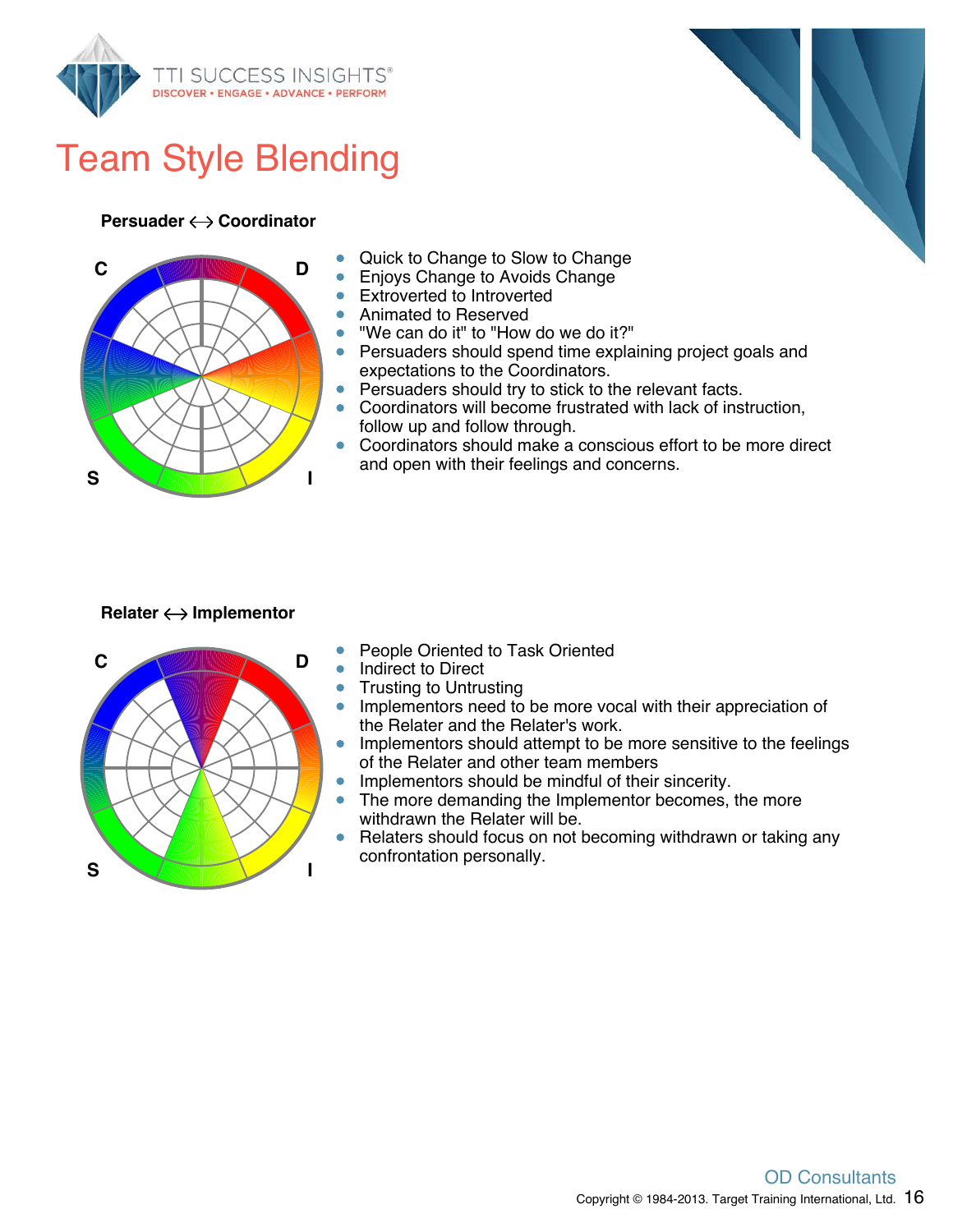

### Team Member Characteristics 6-27-2014



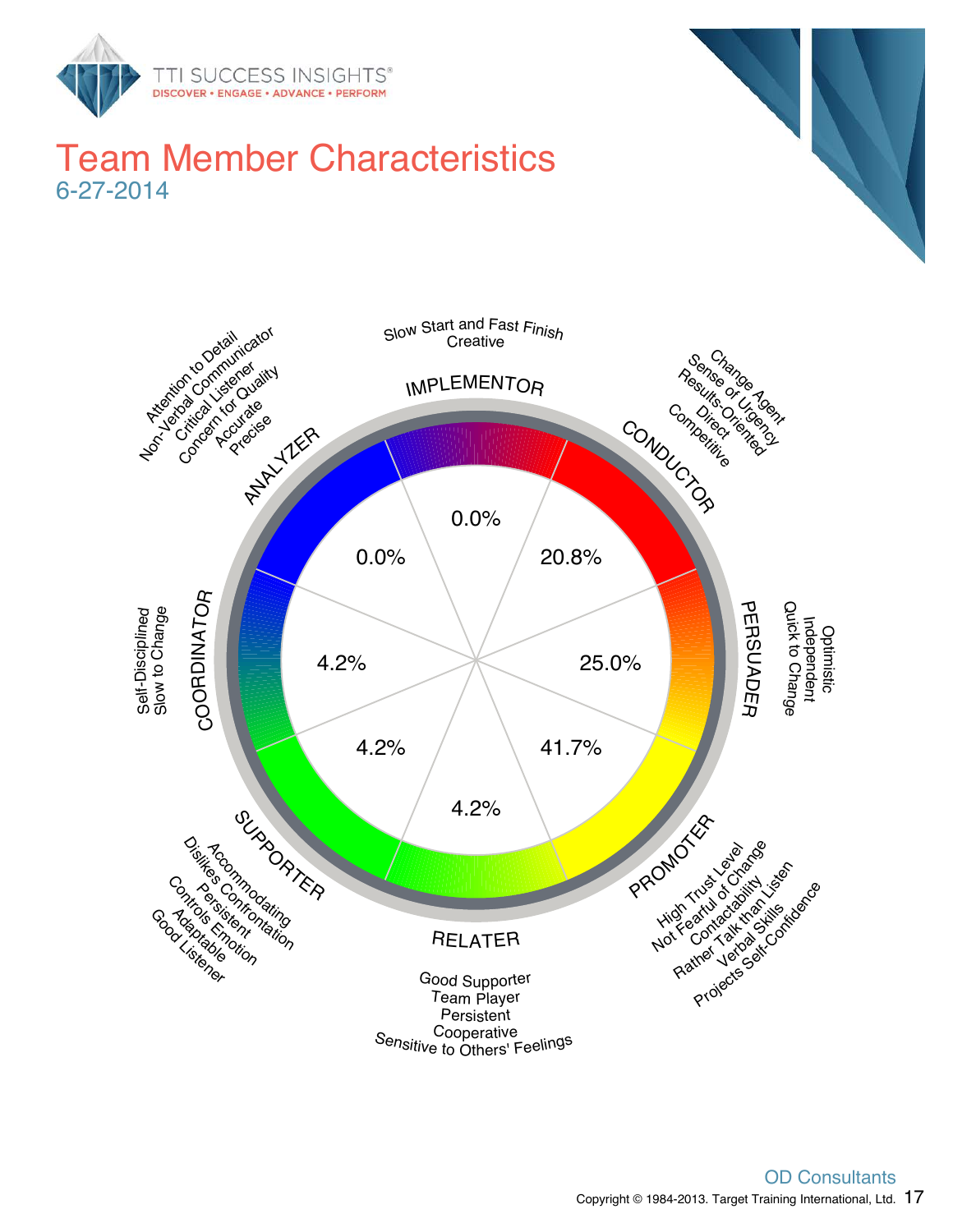

### Words That Don't Work 6-27-2014





Override the People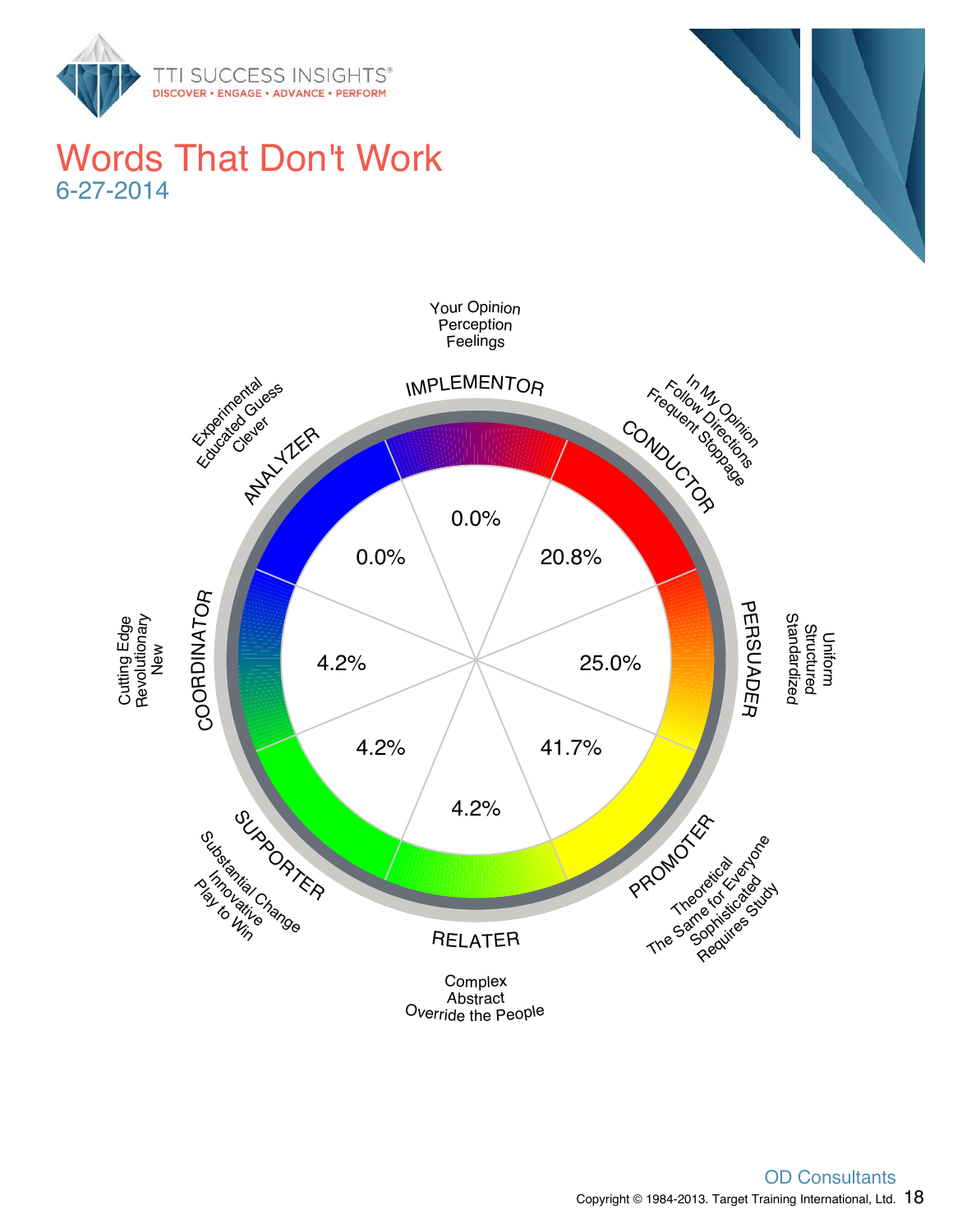

## Ideal Environment 6-27-2014

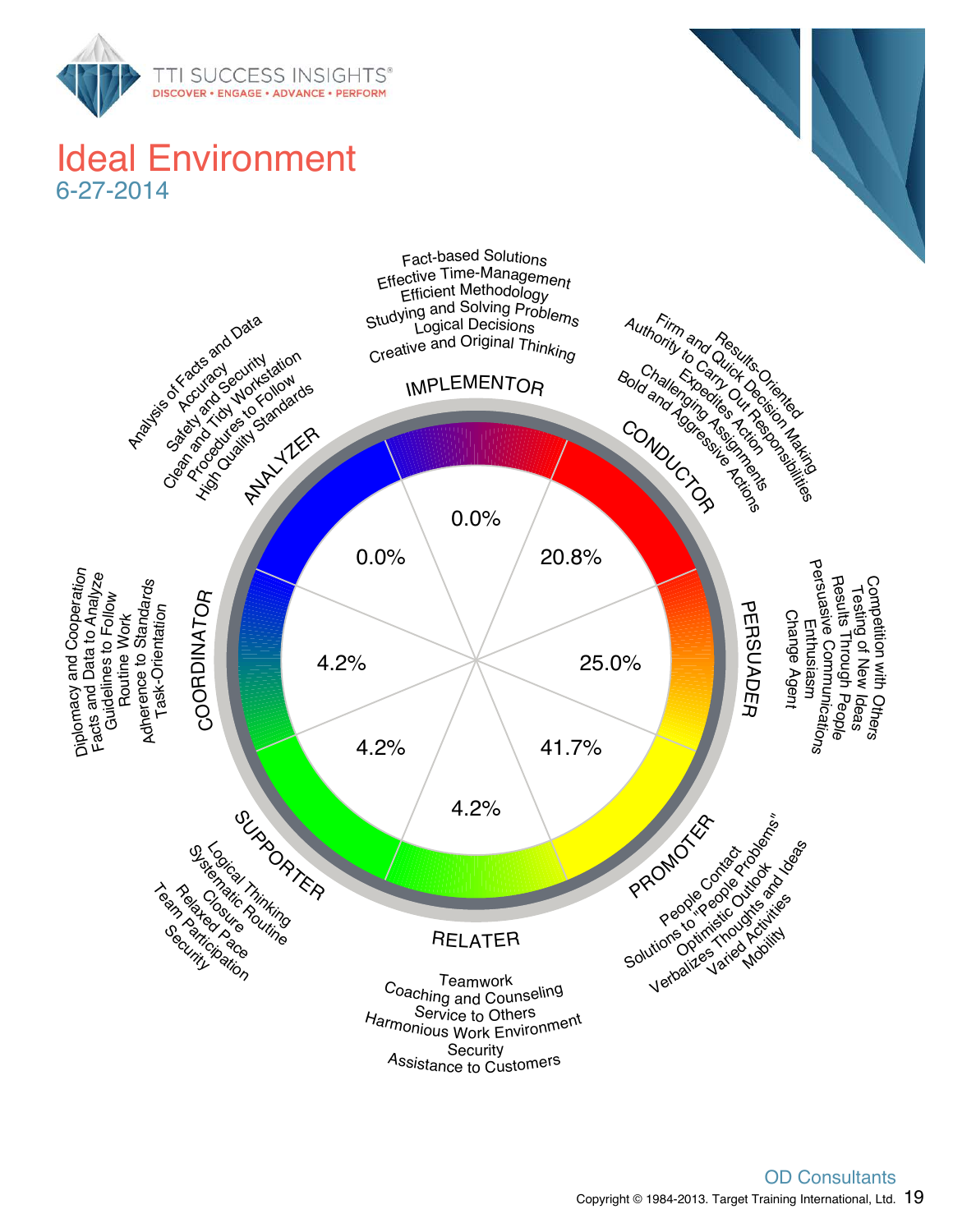





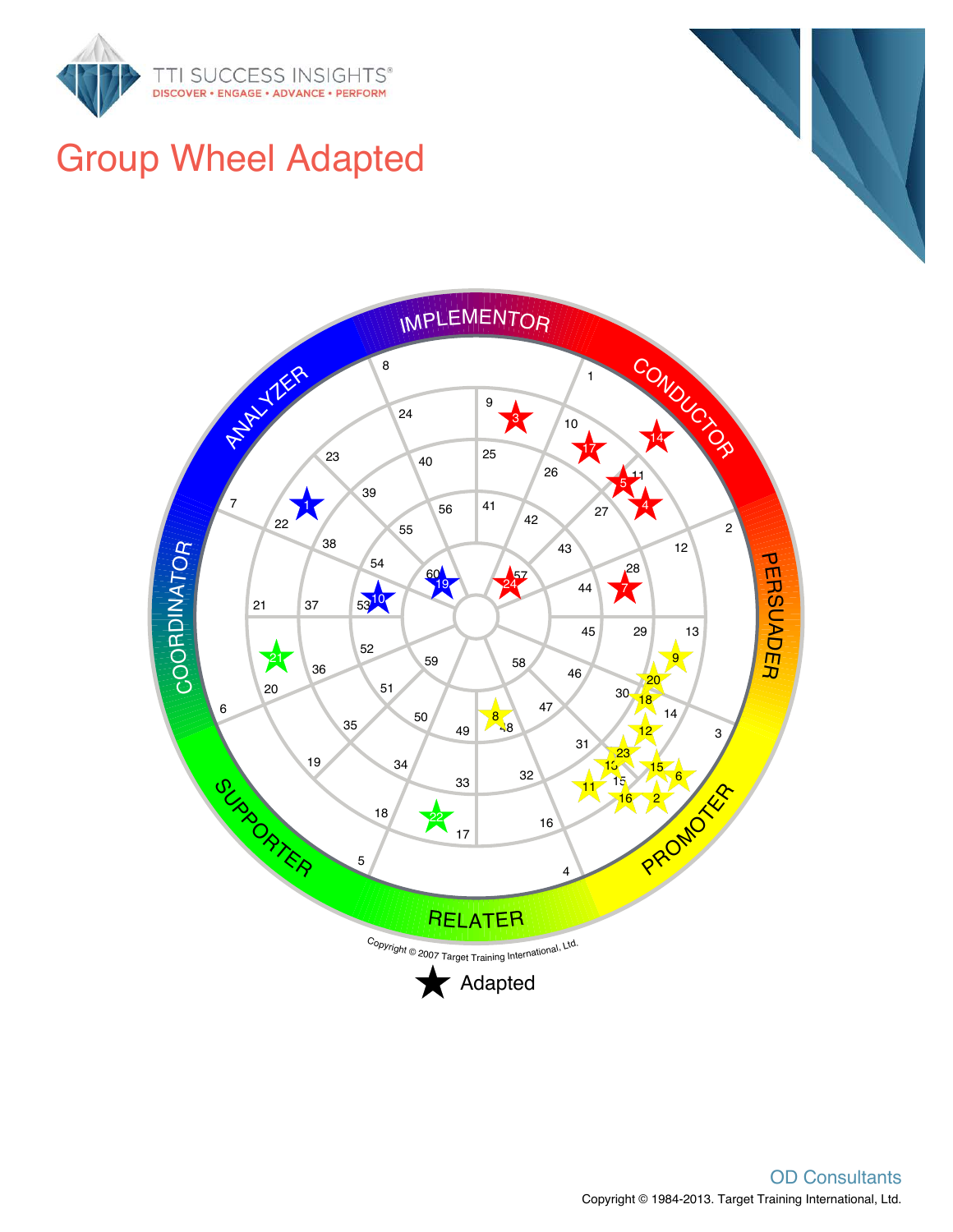